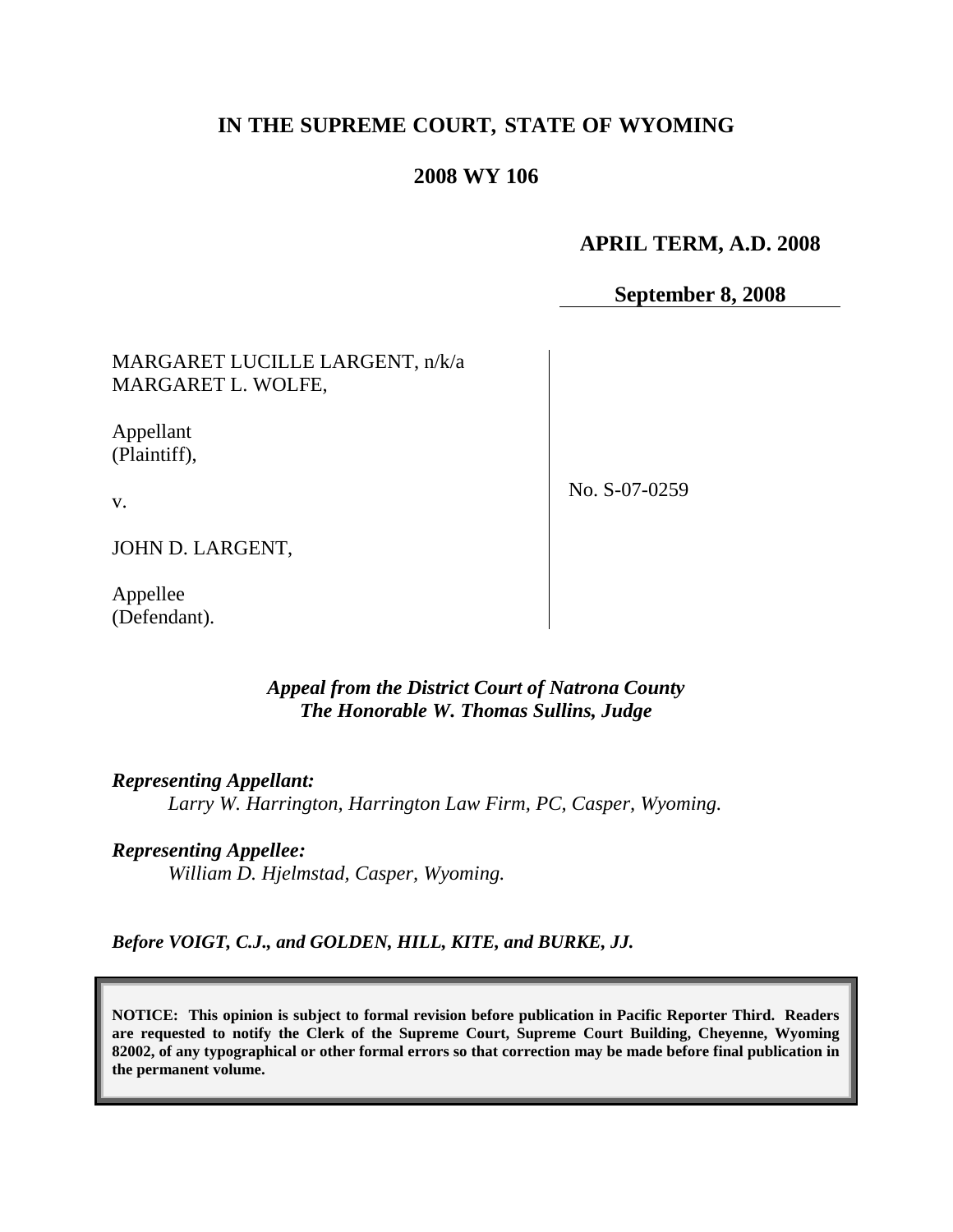#### **BURKE, Justice.**

[¶1] Margaret Wolfe and John Largent divorced in Washington. Subsequently, Mr. Largent moved to Wyoming. In an effort to collect back child support, Ms. Wolfe registered the divorce decree in Wyoming and requested confirmation and enforcement of that decree. Mr. Largent did not file a response or request a hearing to contest the validity or enforcement of the decree, and the district court entered a default judgment in Ms. Wolfe"s favor. Mr. Largent moved to set aside the default judgment and the district court granted the motion. The court ultimately denied confirmation and enforcement of the divorce decree. In this appeal, Ms. Wolfe challenges the district court's order setting aside the default judgment and the district court's decision to deny confirmation and enforcement of the decree. We find no error in the district court's decision to set aside the default judgment. We conclude, however, that the district court erred in its decision to deny confirmation and enforcement of the decree. We reverse and remand for further proceedings.

#### *ISSUES*

[¶2] Ms. Wolfe presents the following issues:

- 1. Did the trial court err by allowing the Appellee to contest the validity or enforcement of the registered child support order outside the twenty-day contest period allowed by Wyo. Stat. Ann. § 20-4-177 (LexisNexis 2003) and by refusing to preclude contest of a confirmed order pursuant to Wyo. Stat. Ann. § 20-4- 180?
- 2. Did the trial court err in its application of W.R.C.P.  $60(b)(1)$ , in setting aside the confirmation and enforcement of the child support order and arrearages?
- 3. Did the trial court abuse its discretion by denying confirmation and enforcement of the child support order and arrearages?

## *FACTS*

[¶3] Ms. Wolfe and Mr. Largent divorced in December of 1967 in Skagit County, Washington. Ms. Wolfe was awarded custody of the couple's eight children subject to Mr. Largent's visitation rights. The court ordered Mr. Largent to pay child support in the amount of "Twenty-five Dollars (\$25.00) per month for each child until each of said children reaches the age of Twenty-one years, is married or becomes self-supporting, whichever event first occurs." Mr. Largent moved to Wyoming in 1978.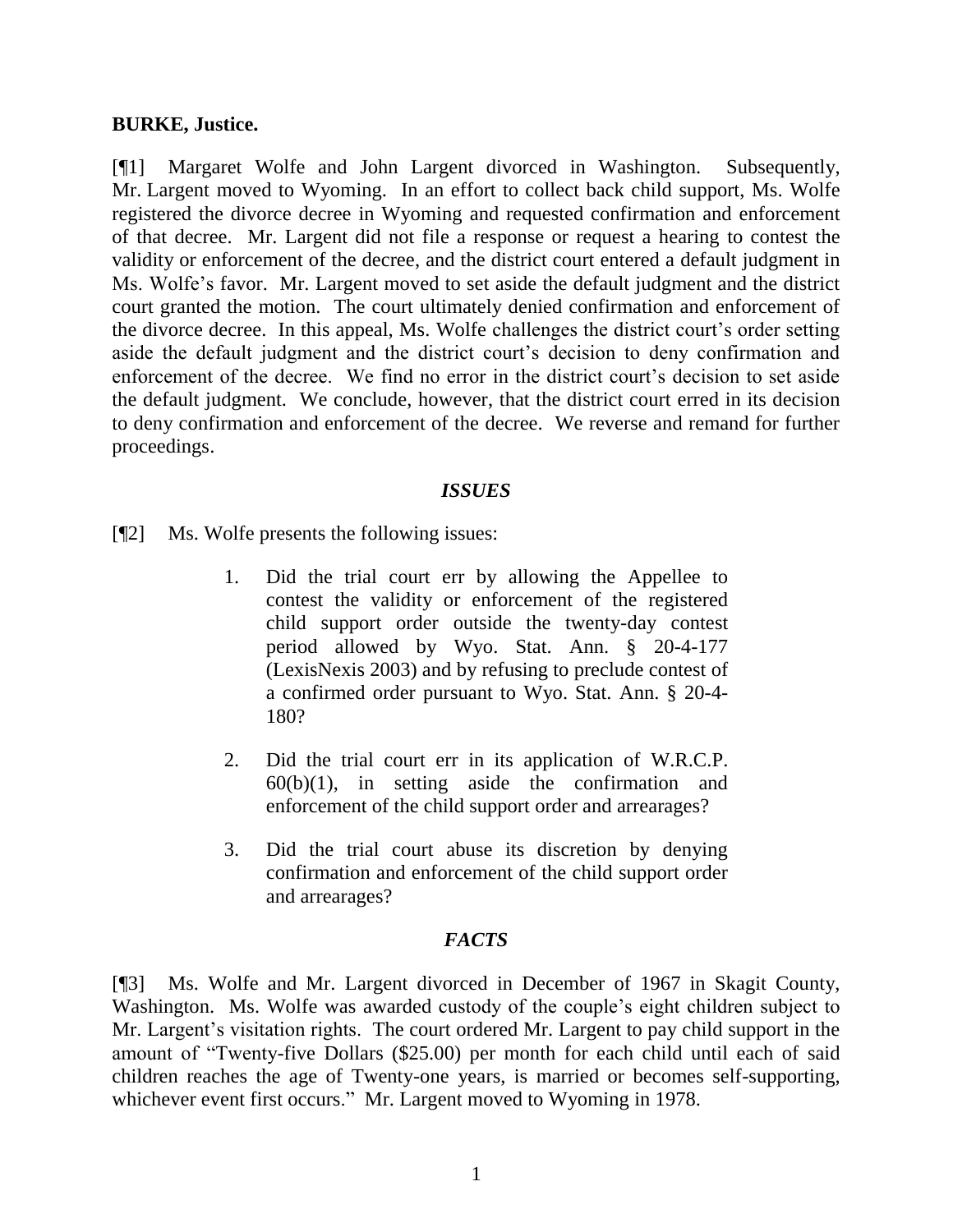[¶4] In December of 2000, Ms. Wolfe filed the divorce decree and a *Verified Notice of Filing and Registration of Foreign Orders for Child Support* in Wyoming district court. She alleged that Mr. Largent owed back child support in the amount of \$34,250.00. Ms. Wolfe also filed *Plaintiff's Motion for Order to Show Cause Why Defendant Should not be Held in Contempt of Court for Failure to Pay Child Support*. The district court set a hearing date and ordered that Mr. Largent "show cause why [he] should not be held in contempt of court for having failed to pay court ordered child support." The parties subsequently filed a *Stipulated Motion for Continuance* and the district court granted the motion. The record does not reflect that a hearing was ever held. Eventually, Ms. Wolfe filed a motion seeking dismissal without prejudice. The district court granted the motion and dismissed the case without prejudice on July 18, 2002.

[¶5] Ms. Wolfe initiated a second action to enforce the divorce decree in Wyoming. In May 2004, she filed a *Motion for Confirmation and Enforcement of Child Support Order and Arrearages*. The motion was accompanied by an *Affidavit of Indebtedness for Child Support Arrearage*. In the motion and affidavit, Ms. Wolfe alleged that Mr. Largent owed \$34,250.00 in arrearages and interest of \$182,492.56 for a total of \$216,742.56, as of February 12, 2004. Service of process occurred on May 21, 2004. Mr. Largent did not file a response and Ms. Wolfe sought a default judgment. The district court entered a judgment in Ms. Wolfe's favor on December 16, 2004 in the amount of \$216,742.56, plus additional accrued interest. The court ordered that Mr. Largent"s income be garnished in the amount of \$718.90 per month. Ms. Wolfe filed the order with the Social Security Administration, which then began deducting that amount from Mr. Largent's monthly social security benefits. On December 15, 2005, Mr. Largent filed a *Motion for Relief from Final Judgment and to Vacate Judgment*. The motion alleged several bases for relief pursuant to W.R.C.P. 60(b), including "[m]istake, inadvertence, surprise or excusable neglect." Ms. Wolfe opposed the motion.

[¶6] The district court held a hearing on the motion. Mr. Largent and his current wife both testified. According to their testimony, Mr. Largent suffered a severe heart attack in 2004 that resulted in a hospital stay and a difficult six-month rehabilitation period. Mr. Largent spent most of his recuperation period in bed. Mrs. Largent testified that she was served with the documents initiating the current proceeding during Mr. Largent's recuperation period. She did not advise Mr. Largent that she had been served with the documents. Instead, she put the documents aside, mistakenly believing them related to the earlier, dismissed action. Mrs. Largent testified that Mr. Largent was "[i]n bed on oxygen. I just got him out of the hospital, so he was in pretty bad shape" at the time of service. Mr. Largent testified that he first became aware of Ms. Wolfe"s action to collect child support when garnishment of his monthly social security benefits began. Ms. Wolfe did not call any witnesses to testify or introduce any exhibits at the hearing. Her primary contention at the hearing was that the district court lacked subject matter jurisdiction to determine the motion pursuant to Wyo. Stat. Ann. § 20-4-180. The district court rejected Ms. Wolfe"s assertion that it lacked jurisdiction and, based upon a finding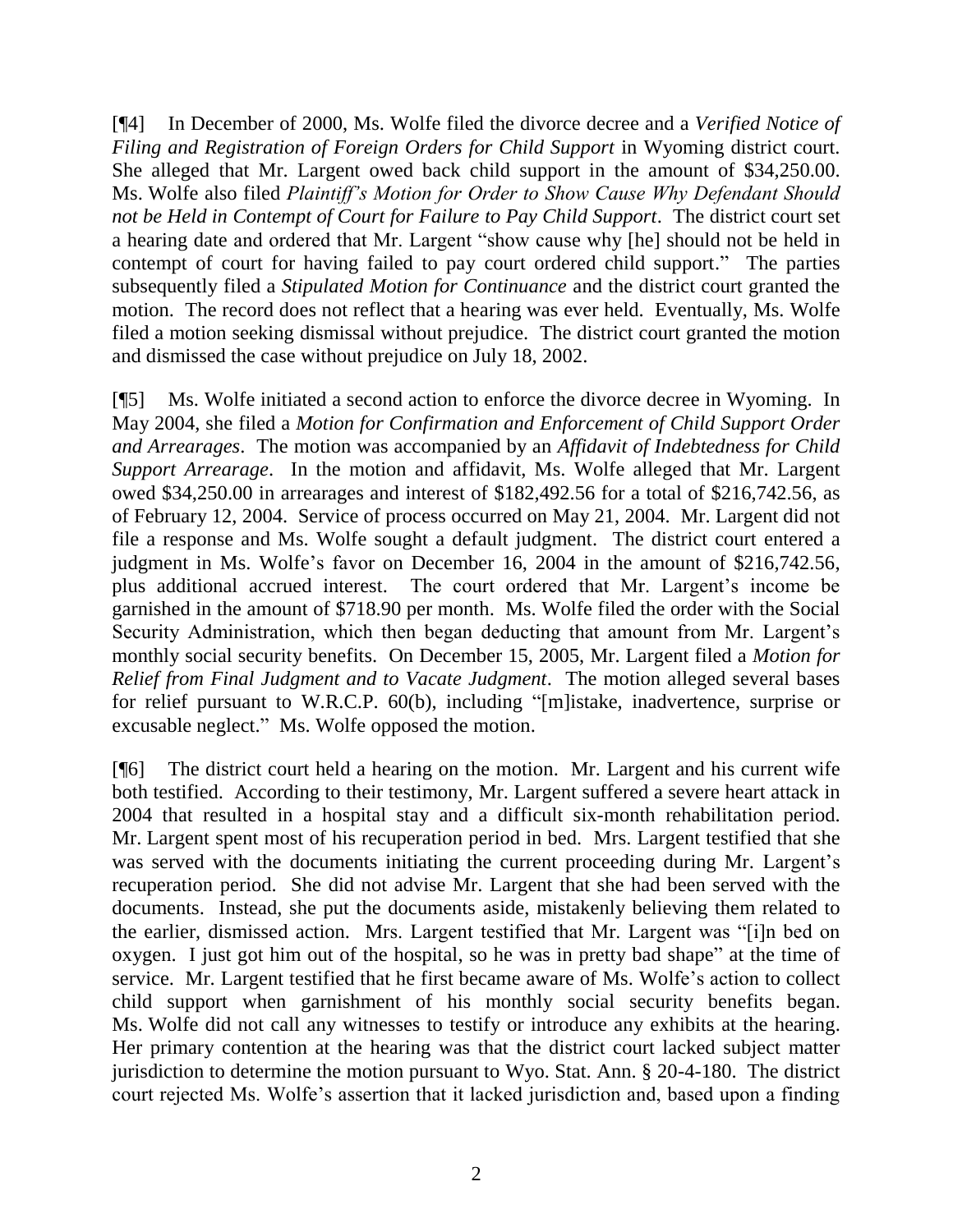of excusable neglect, granted Mr. Largent"s motion to set aside the default judgment.

[¶7] Subsequently, a hearing was held to address the merits of Ms. Wolfe"s *Motion for Confirmation and Enforcement of Child Support Order and Arrearages*. The details of that hearing are sparse. It was not reported, and this Court is presented with a settled record pursuant to W.R.A.P. 3.03. The district court's order settling the record notes that Mr. Largent testified to making some child support payments in the past, including a payment of \$500.00, and \$12,000.00 that was garnished from his social security benefits.

[¶8] On July 25, 2007, the district court entered an *Order Denying Motion for Confirmation and Enforcement of Child Support Order and Arrearages*. The court found:

> [Mr. Largent] met his burden of proving that there is a defense under the law of this state to the remedy sought by [Ms. Wolfe] . . . since the evidence presented at hearing indicates that the total support obligation requested is not a proper amount, that the amount of interest requested to be included in the support obligation is not correct, and since there have been payments made by [Mr. Largent] and withholding from [Mr. Largent]'s social security that have not been credited against the requested support obligation. . . .

> [Mr. Largent] also met his burden of proving by evidence presented at hearing that there have been full or partial payments that have not been credited to the asserted child support obligation sought to be enforced in this matter. . . .

> Based upon the findings . . . above, [Mr. Largent] has established defenses under Wyo. Stat. [Ann.] § 20-4-  $179(a)(v)$  and (vi), and accordingly, the request for confirmation of the registered order should be denied.

Ms. Wolfe filed a timely appeal.

## *JURISDICTION*

[¶9] In her first issue, Ms. Wolfe asserts that the district court lacked jurisdiction to consider Mr. Largent"s W.R.C.P. 60(b) motion to set aside the judgment. "Whether a court has jurisdiction is a question of law to be reviewed *de novo*." *SEG v. GDK*, 2007 WY 203, ¶ 4, 173 P.3d 395, 395 (Wyo. 2007).

[¶10] The Uniform Interstate Family Support Act (UIFSA), as adopted in Wyoming, generally provides a process allowing support orders from foreign jurisdictions to be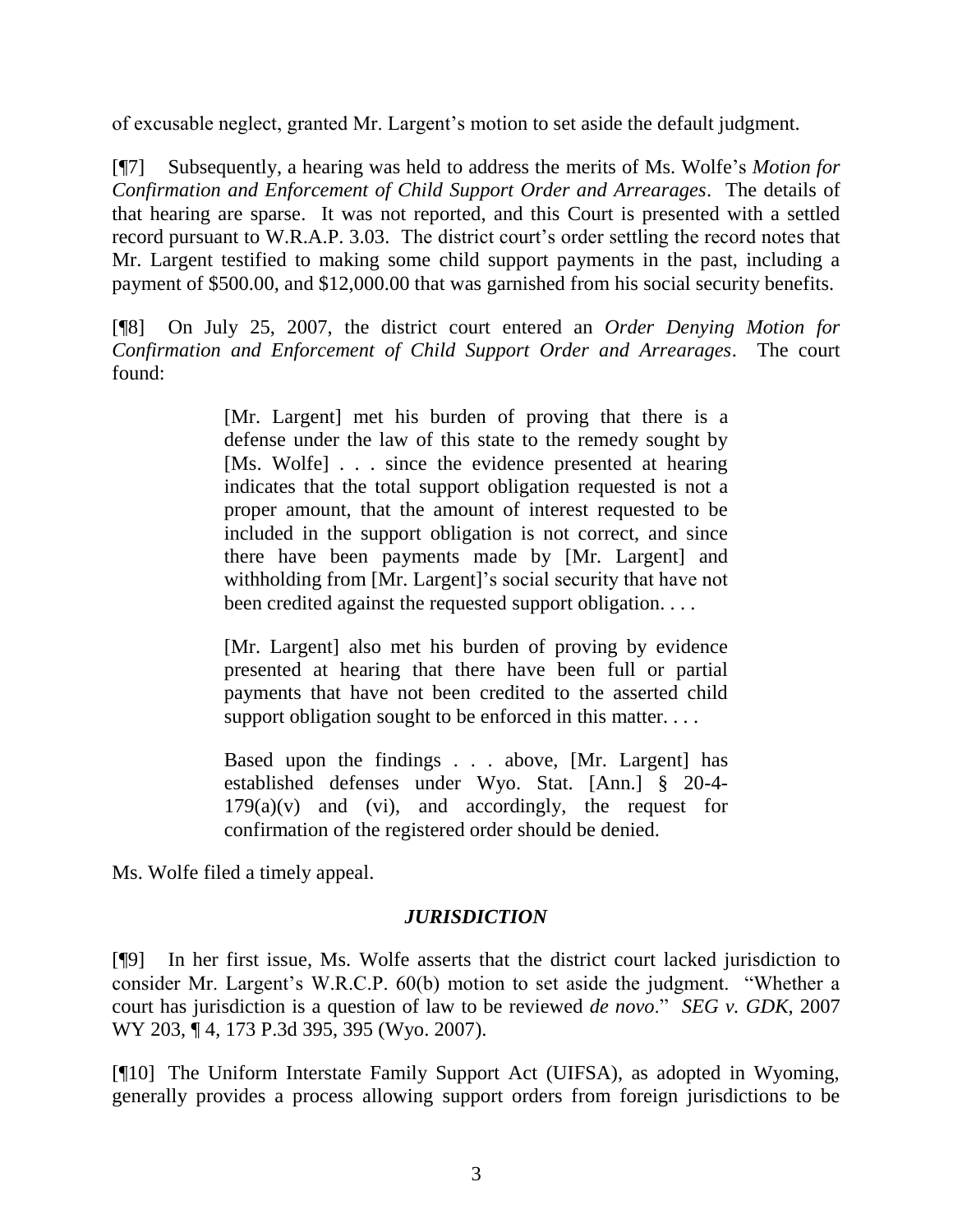enforced in Wyoming. Wyo. Stat. Ann. §§ 20-4-139, *et seq.* The foreign order is "registered" in this state when filed in district court. Wyo. Stat. Ann. § 20-4-175(a); *State ex rel. Mahoney v. St. John*, 964 P.2d 1242, 1244 (Wyo. 1998). The foreign order must be accompanied by, among other attachments, a "sworn statement by the party seeking registration or a certified statement by the custodian of the records showing the amount of any arrearage." Wyo. Stat. Ann. § 20-4-174(a)(iii) (LexisNexis 2003). Once the order is registered, the court must notify the nonregistering party of its registration. Wyo. Stat. Ann. § 20-4-177. The nonregistering party may "contest the validity or enforcement of a registered order" by requesting a hearing within 20 days of service. Wyo. Stat. Ann. § 20-4-178(a). If the nonregistering party fails to request a hearing within the allotted time, "the order is confirmed by operation of law." Wyo. Stat. Ann. § 20-4-178(b). "Confirmation of a registered order, whether by operation of law or after notice and hearing, precludes further contest of the order with respect to any matter that could have been asserted at the time of registration." Wyo. Stat. Ann. § 20-4-180.

[¶11] Because Mr. Largent did not request a hearing to contest the validity or enforcement of the registered order within 20 days of personal service, that order was "confirmed by operation of law." Wyo. Stat. Ann. §§ 20-4-178(a), (b). Ms. Wolfe contends that, as a result of the order"s confirmation, the district court "did not have the power or jurisdiction to extend the twenty day period allowed by [the] UIFSA to contest registration of the Washington support order." We disagree.

[¶12] Mr. Largent sought relief from the default judgment pursuant to W.R.C.P. 55(c) and 60(b). W.R.C.P. 55(c) states: "For good cause shown the court may set aside an entry of default and, if a judgment by default has been entered, may likewise set it aside in accordance with Rule 60(b)." W.R.C.P. 60(b), in relevant part, states: "On motion, and upon such terms as are just, the court may relieve a party or a party's legal representative from a final judgment, order, or proceeding for the following reasons: (1) mistake, inadvertence, surprise, or excusable neglect." The Wyoming Rules of Civil Procedure "govern procedure . . . in all actions, suits or proceedings of a civil nature and in all special statutory proceedings" and apply to civil actions to enforce a foreign support order. W.R.C.P. 1. Accordingly, the district court had jurisdiction to determine Mr. Largent's motion to set aside the default judgment.

## *W.R.C.P. 60(b)*

[¶13] Ms. Wolfe next contends that the district court improperly granted Mr. Largent's motion for W.R.C.P. 60(b) relief.

> The granting of relief pursuant to that rule is a matter of the exercise of discretion by the trial court, and appellate review is limited to the question of whether the trial court abused its discretion. A court abuses its discretion when it exceeds the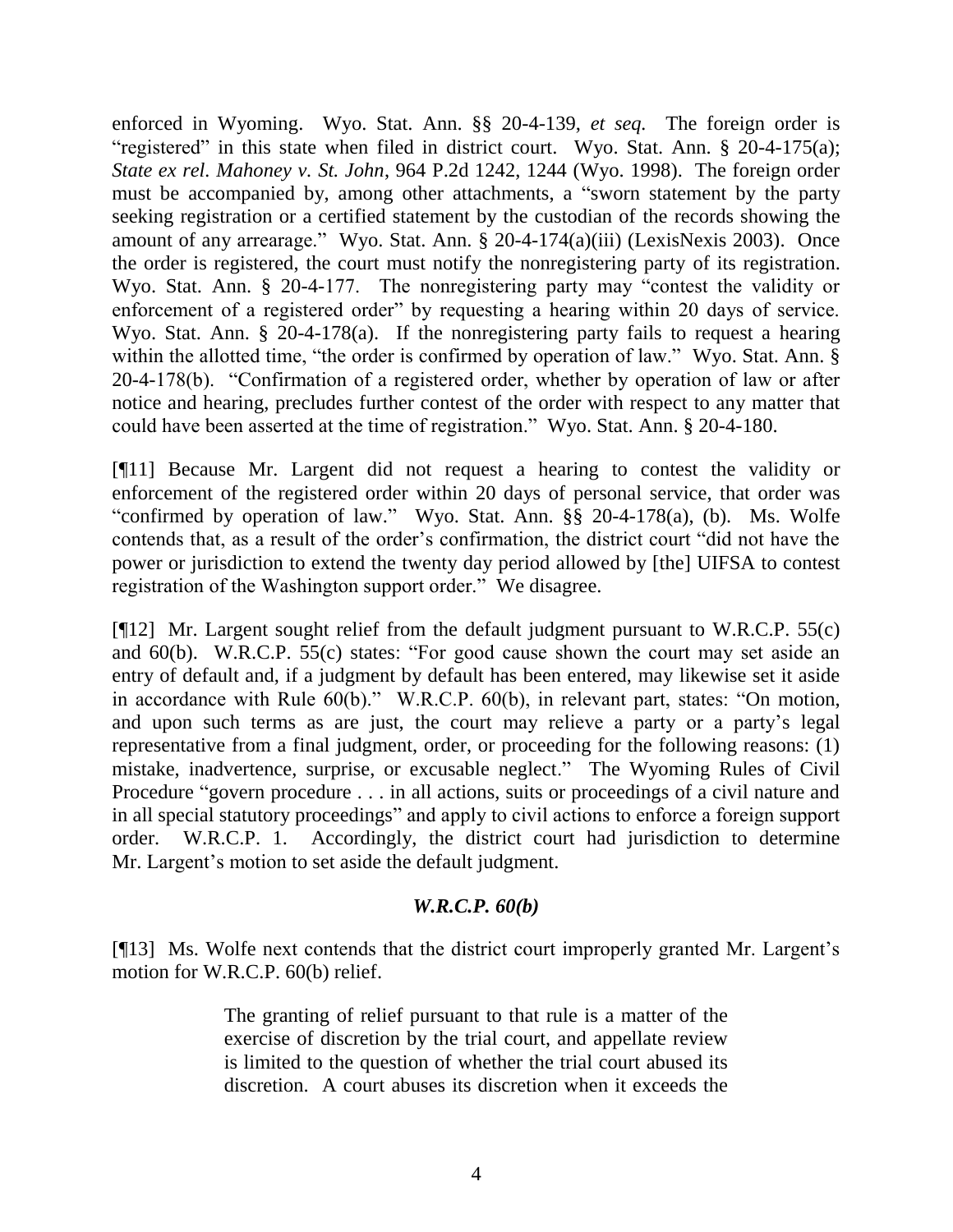bounds of reason or commits an error of law, with the ultimate standard being whether or not the court could have reasonably concluded as it did. The appellant bears the burden of proof to show that the trial court abused its discretion and was clearly wrong in granting relief under W.R.C.P. 60(b). Absent such a showing, the relief awarded by the trial court should be upheld.

*Dep't of Family Servs. v. PAJ*, 934 P.2d 1257, 1259-60 (Wyo. 1997) (citations and paragraph break omitted). We have previously noted that:

> the exercise of discretion in granting or denying relief depends upon the facts of the case. In making that decision, the district court is to consider whether the moving party established the articulated grounds [alleged in the motion] and demonstrated a meritorious defense. Even so, the district court then must determine whether the plaintiff will be prejudiced and whether culpable conduct on the part of the defendant resulted in the default.

*Jackson Hole Comm. Housing Trust v. Scarlett*, 979 P.2d 500, 502 (Wyo. 1999). "[T]his court has long recognized that "default judgments are not favored in the law" and "[i]t is preferable that cases be tried on their merits."" *Vanasse v. Ramsay*, 847 P.2d 993, 997 (Wyo. 1993) (quoting *Carlson v. Carlson*, 836 P.2d 297, 301 (Wyo. 1992)).

[¶14] The trial court concluded at the hearing that any prejudice to Ms. Wolfe was "nominal." The court reiterated this conclusion in its written order: "the Court finds some prejudice but not significant prejudice as all of the children are long ago emancipated and this is an action to collect arrearages." Ms. Wolfe asserts that the court"s finding was error. She states in her brief that "[i]t is very difficult to convince the Appellant that the [t]rial [c]ourt"s decision to take away her confirmed order and enforced child support is not prejudicial to her." Ms. Wolfe, however, takes the concept of prejudice too far. She implies that it encompasses any negative consequence for the nonmoving party. "Setting aside a default must prejudice plaintiff in a more concrete way, such as "loss of evidence, increased difficulties in discovery, or greater opportunities for fraud and collusion."" *Stephenson v. El-Batrawi*, 524 F.3d 907, 915 (8<sup>th</sup> Cir. 2008) (quoting *Johnson v. Dayton Elec. Mfg. Co.*, 140 F.3d 781, 785 (8<sup>th</sup> Cir. 1998)); *see also*, e.g., *Berthelsen v. Kane*, 907 F.2d 617, 621 (6<sup>th</sup> Cir. 1990). Ms. Wolfe has not demonstrated—or alleged—that her ability to litigate this case on the merits was compromised between the time the default judgment was entered and the hearing on the merits. We find no error in the district court's determination that Ms. Wolfe would not be prejudiced by vacation of the default judgment.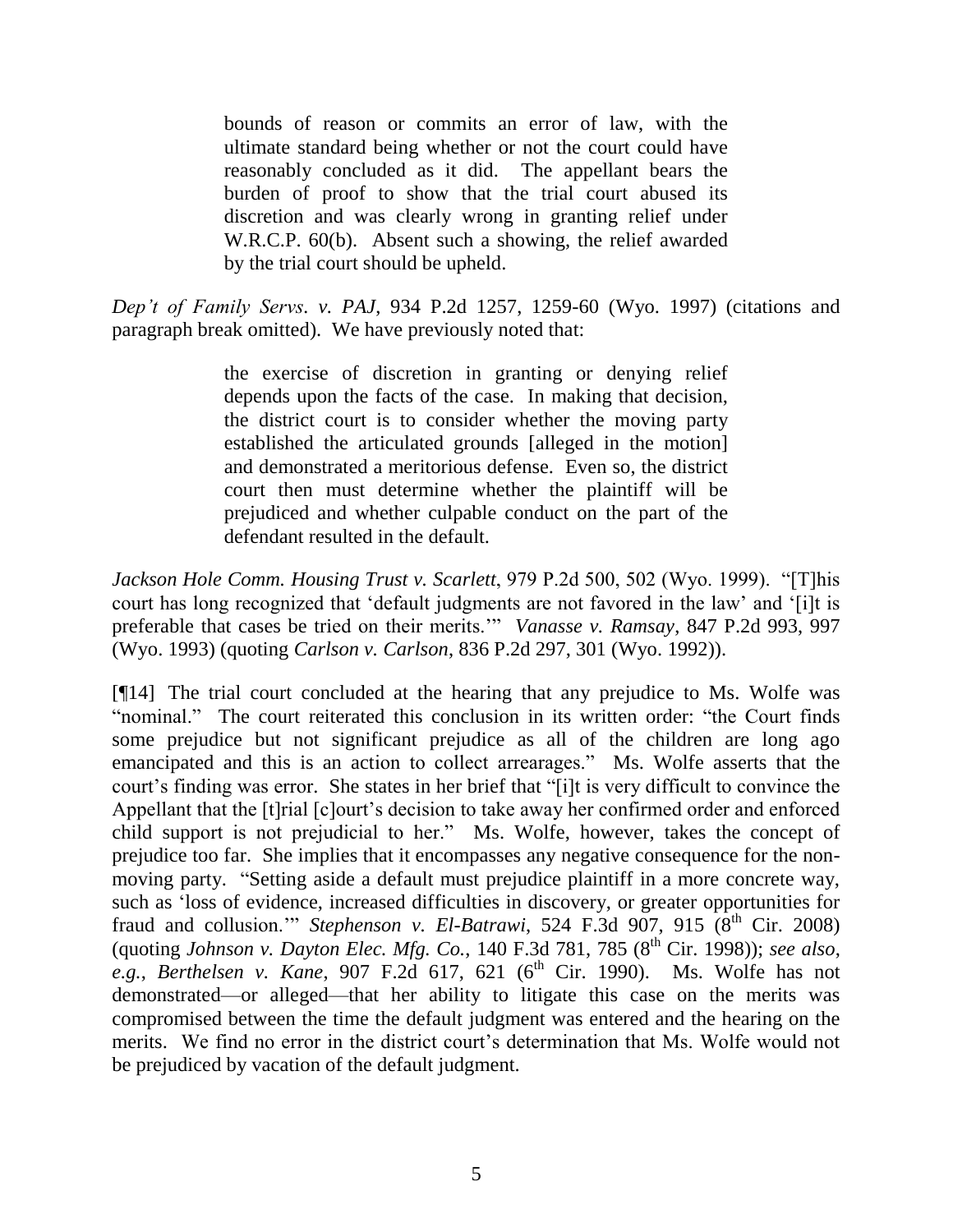[¶15] Ms. Wolfe also claims that the district court erred when it determined that Mr. Largent had a meritorious defense. Pursuant to Wyo. Stat. Ann. § 20-4-179(a):

> A party contesting the validity or enforcement of a registered order or seeking to vacate the registration has the burden of proving one (1) or more of the following defenses:

- (i) The issuing tribunal lacked personal jurisdiction over the contesting party;
- (ii) The order was obtained by fraud;
- (iii) The order has been vacated, suspended or modified by a later order;
- (iv) The issuing tribunal has stayed the order pending appeal;
- (v) There is a defense under the law of this state to the remedy sought;
- (vi) Full or partial payment has been made; or
- (vii) The statute of limitations under W.S. 20-4-176 precludes enforcement of some or all of the arrearages.

[¶16] Mr. Largent asserted several defenses. Primarily, he asserted that the amount of arrearages claimed by Ms. Wolfe was incorrect. He alleged that he had made several support payments that were not properly reflected in the arrearage calculation. He also alleged that at least one of the children had married prior to her  $21<sup>st</sup>$  birthday, and that the arrearage should be calculated from the date of marriage rather than the  $21<sup>st</sup>$  birthday. He contested the interest amount on the basis that it was calculated using an incorrect arrearage amount. He also asserted that the applicable statute of limitations barred Ms. Wolfe's claim for some or all of the arrearages. Partial payment and the statute of limitations are explicitly listed as defenses to the enforcement of a foreign child support order pursuant to Wyo. Stat. Ann. § 20-4-179(a)(vi) and (vii), and the district court found sufficient evidence to support those defenses. The evidentiary record supports the district court"s conclusion. Additionally, the decree specifically provided that the support obligation for each child terminated when the child reached the age of twenty-one, became self-supporting, or married. The amount of interest owed is dependent upon the amount of child support arrearages. If the arrearages claimed by Ms. Wolfe were incorrect, the interest calculation is also incorrect. We find no error in the district court's determination that Mr. Largent demonstrated a meritorious defense.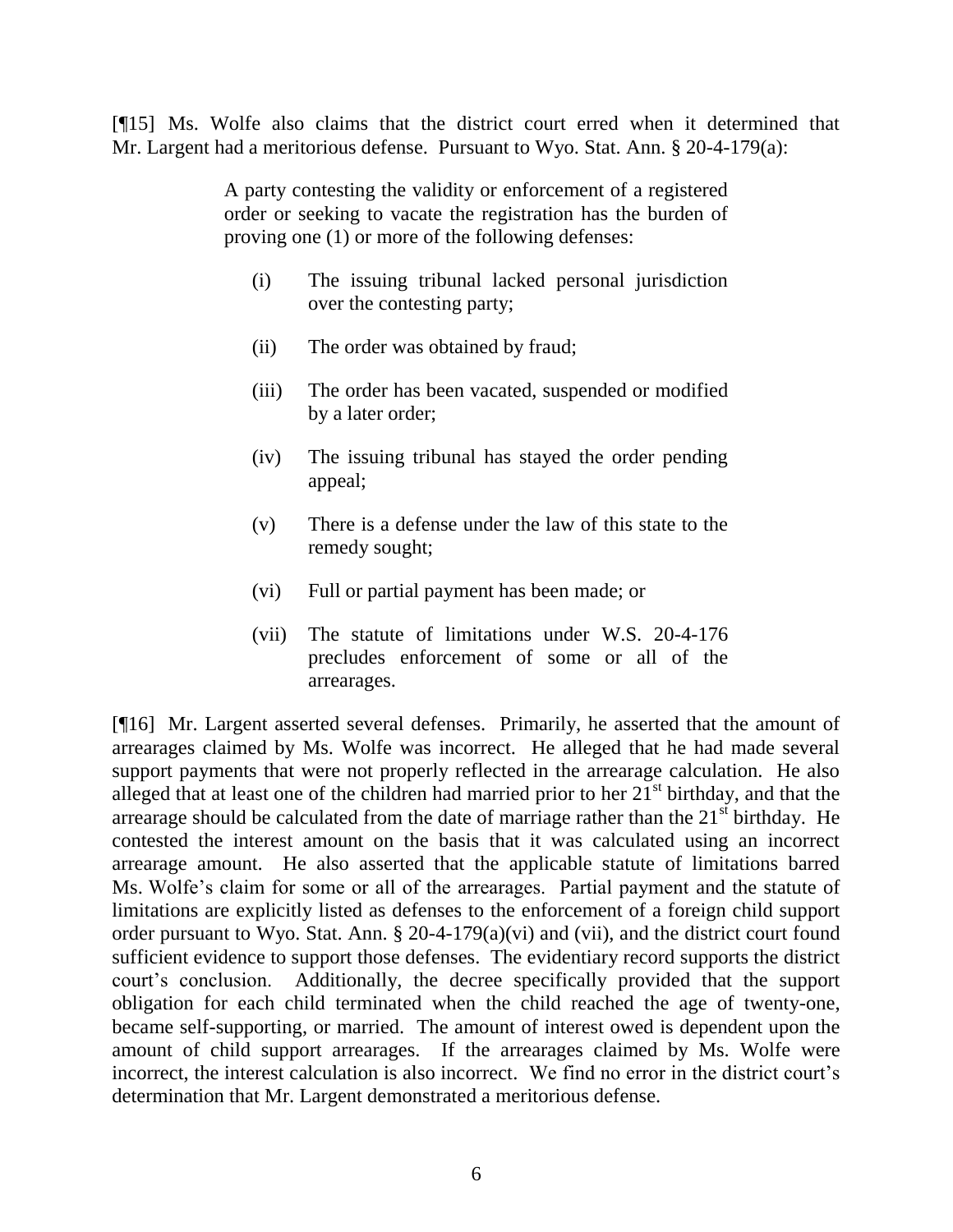[¶17] Ms. Wolfe also asserts that the district court incorrectly found Mr. Largent"s negligence non-culpable. The district court determined that Mr. Largent's testimony was "highly credible." He testified that he had suffered a severe heart attack, and the documents were served during his recuperation period. He did not know of those documents until the default judgment had been entered and his social security benefits were garnished. Mrs. Largent testified that she thought the documents were related to the prior litigation. As a result, she put them aside. The district court concluded that "although [Mr. Largent] was negligent, [he] was not culpable because he had significant health problems complicated by financial ability being significantly impaired due to income withholding and his raising of his minor child." Although Ms. Wolfe disputes this finding, she fails to support her argument with evidence from the record. The following is her entire argument on this issue:

> The Defendant's failure had [sic] to contest the registration had nothing to do with the Social Security Withholding Order served seven months after the Notice of Registration was served. The Defendant had made a decision that the matter had been resolved in prior litigation. That was not [sic] a willful decision, purposely, and with a reckless disregard of the consequences.

Ms. Wolfe"s bare assertion is insufficient to convince us that the district court erred in setting aside the default judgment.

## *DECISION ON THE MERITS*

[¶18] In Ms. Wolfe"s third issue, she contends that the district court abused its discretion when it denied confirmation and enforcement of the Washington child support order. Wyo. Stat. Ann. § 20-4-179(b) states:

> If a party presents evidence establishing a full or partial defense under subsection (a) of this section, a tribunal may stay enforcement of the registered order, continue the proceeding to permit production of additional relevant evidence and issue other appropriate orders. An uncontested portion of the registered order may be enforced by all remedies available under the laws of this state.

The phrase "appropriate orders" and the word "may" indicate that the district court has discretion to determine the proper remedy based upon the evidence presented. *See Winterholler v. Zolessi*, 989 P.2d 621, 627 (Wyo. 1999); *In re Est. of George*, 2003 WY 129, ¶ 10, 77 P.3d 1219, 1222 (Wyo. 2003). We therefore review for abuse of discretion.

[¶19] Ms. Wolfe contends that the district court erred in failing to enter an order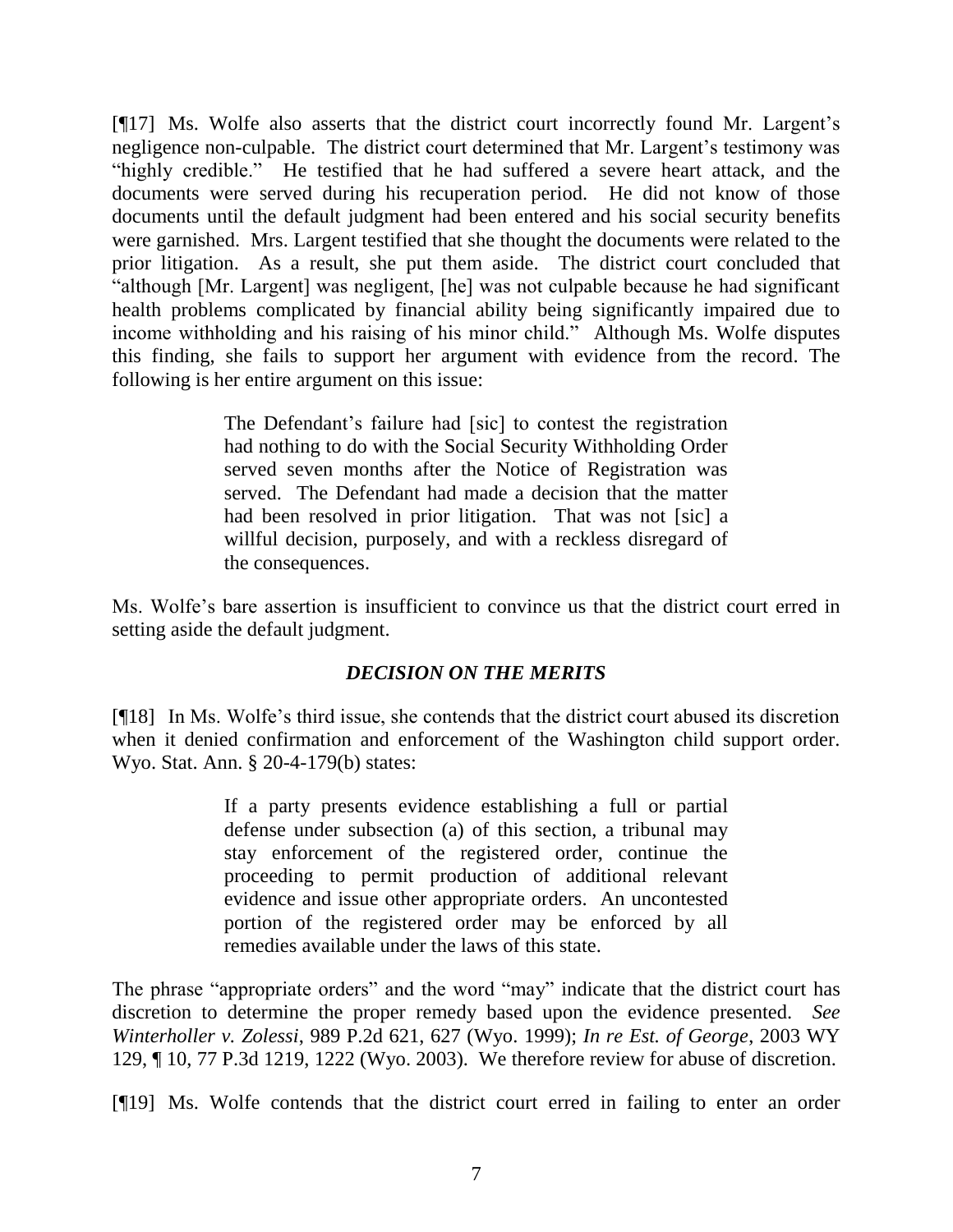determining the proper amount of arrearages and interest after providing Mr. Largent with credit for all payments made. The Washington divorce decree provides:

> [T]he defendant [Mr. Largent] shall pay to the plaintiff for the support and maintenance of the children the sum of Twentyfive Dollars (\$25.00) per month for each child until each of said children reaches the age of Twenty-one years, is married or becomes self-supporting, whichever event first occurs.

The decree also specifically names all eight children. The *Findings of Fact and Conclusions of Law*, filed with the divorce decree, provides the date of birth for each child. Given this information, determination of the proper amount of arrearages and interest is a matter of mathematical computation.

[¶20] Mr. Largent, pursuant to Wyo. Stat. Ann. § 20-4-179(a), had the burden of proving a defense to enforcement of the support order. Mr. Largent did not contest the validity of the divorce decree. Instead, he asserted that the amount of arrearages and interest claimed by Ms. Wolfe was incorrect. The district court found that Mr. Largent had made support payments that had not been included in the arrearage calculation. Specifically, the court noted that Mr. Largent had made a payment of \$500.00, and that \$12,000.00 had been garnished from his social security benefits and applied to his support obligation. Rather than reduce the amount owed by Mr. Largent in light of the payments, however, the court determined that "the total support obligation requested [by Ms. Wolfe] is not a proper amount, [and] that the amount of interest requested to be included in the support obligation is not correct." The district court denied confirmation and enforcement of the Washington divorce decree in its entirety.

[¶21] In determining whether the district court abused its discretion, it is important to keep in mind that Mr. Largent never contested the validity of the support order. He also never claimed that he fully satisfied his support obligation. Mr. Largent merely contended that he did not owe the amount alleged by Ms. Wolfe. The question we are now confronted with is whether the district court's decision to deny confirmation and enforcement of the support order in its entirety was reasonable under the circumstances. We hold that it was not. The timing and amount of partial payments are relevant in determining arrearages and calculating interest, and Mr. Largent is entitled to credit for all support payments he has made. But partial payment is not a complete defense to confirmation and enforcement of a valid foreign support order. Mr. Largent is not entitled to an order denying enforcement in Wyoming of the original Washington divorce decree based upon a defense of partial payment. Accordingly, we conclude that the district court abused its discretion when it entered the order denying confirmation and enforcement of the Washington divorce decree.

[¶22] In addition to credit for all support payments that have been made, the record